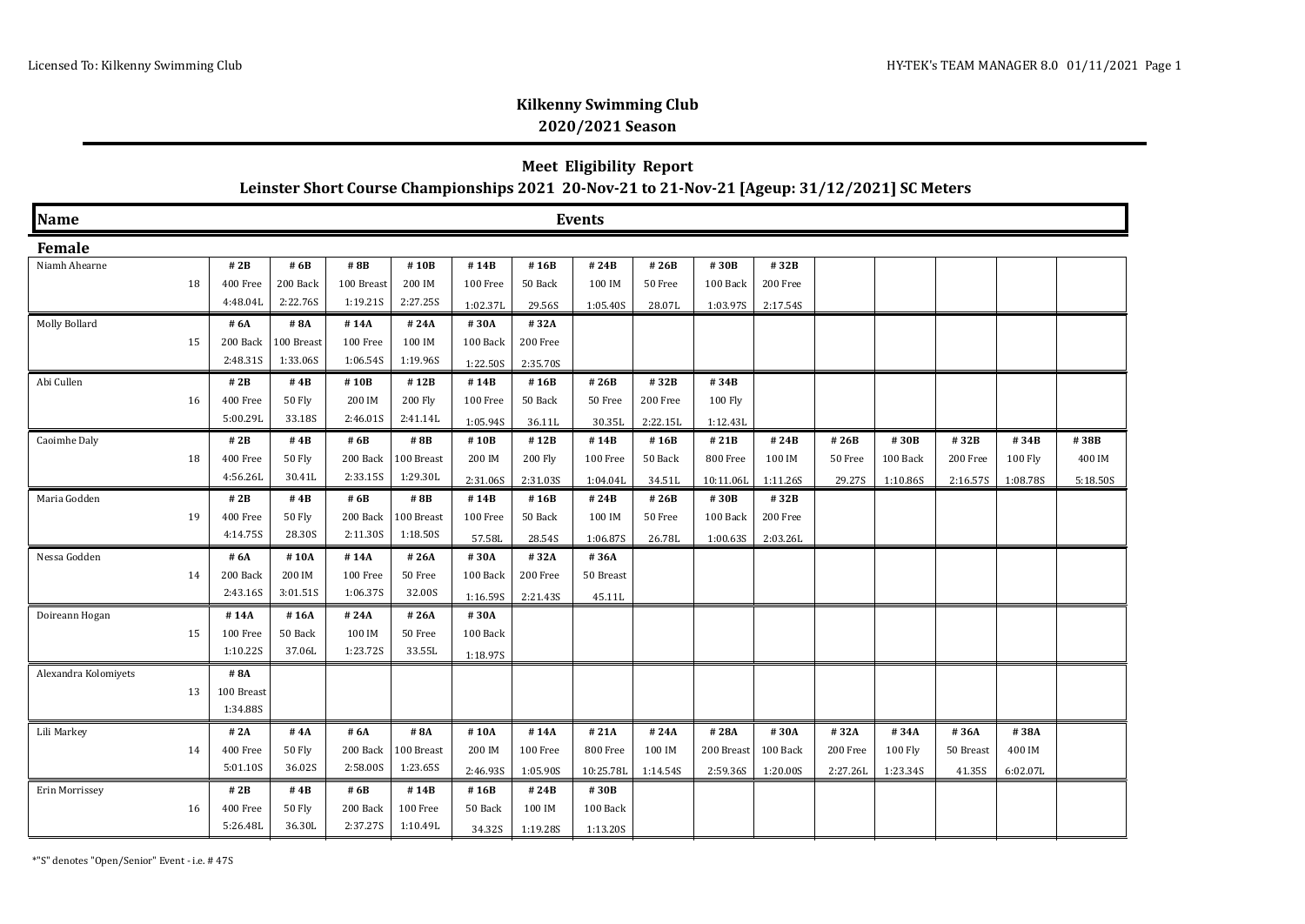| <b>Meet Eligibility Report</b>                                                                |
|-----------------------------------------------------------------------------------------------|
| Leinster Short Course Championships 2021 20-Nov-21 to 21-Nov-21 [Ageup: 31/12/2021] SC Meters |

| Name           | <b>Events</b> |                  |            |          |          |          |          |          |          |  |  |  |  |  |  |  |
|----------------|---------------|------------------|------------|----------|----------|----------|----------|----------|----------|--|--|--|--|--|--|--|
| Shelby Newsome |               | #4A              |            |          |          |          |          |          |          |  |  |  |  |  |  |  |
|                | 13            | 50 Fly<br>37.03S |            |          |          |          |          |          |          |  |  |  |  |  |  |  |
| Naomi Trait    |               | #2B              | # 8B       | #10B     | #14B     | #24B     | #26B     | #30B     | #32B     |  |  |  |  |  |  |  |
|                | 18            | 400 Free         | 100 Breast | 200 IM   | 100 Free | 100 IM   | 50 Free  | 100 Back | 200 Free |  |  |  |  |  |  |  |
|                |               | 4:16.84S         | 1:18.15S   | 2:24.79L | 56.91L   | 1:06.50S | 26.66L   | 1:04.16S | 2:00.25S |  |  |  |  |  |  |  |
| Nyah Vaughan   |               | # $4A$           | # 6A       | #10A     | #14A     | #16A     | #24A     | #30A     | #34A     |  |  |  |  |  |  |  |
|                | 14            | 50 Fly           | 200 Back   | 200 IM   | 100 Free | 50 Back  | 100 IM   | 100 Back | 100 Fly  |  |  |  |  |  |  |  |
|                |               | 38.40L           | 2:56.84L   | 2:53.67S | 1:11.35S | 38.16L   | 1:20.515 | 1:17.49S | 1:28.34L |  |  |  |  |  |  |  |
| Laura White    |               | #4B              | #10B       | #14B     | #34B     |          |          |          |          |  |  |  |  |  |  |  |
|                | 16            | 50 Fly           | 200 IM     | 100 Free | 100 Fly  |          |          |          |          |  |  |  |  |  |  |  |
|                |               | 38.31L           | 3:17.43L   | 1:09.44S | 1:27.96L |          |          |          |          |  |  |  |  |  |  |  |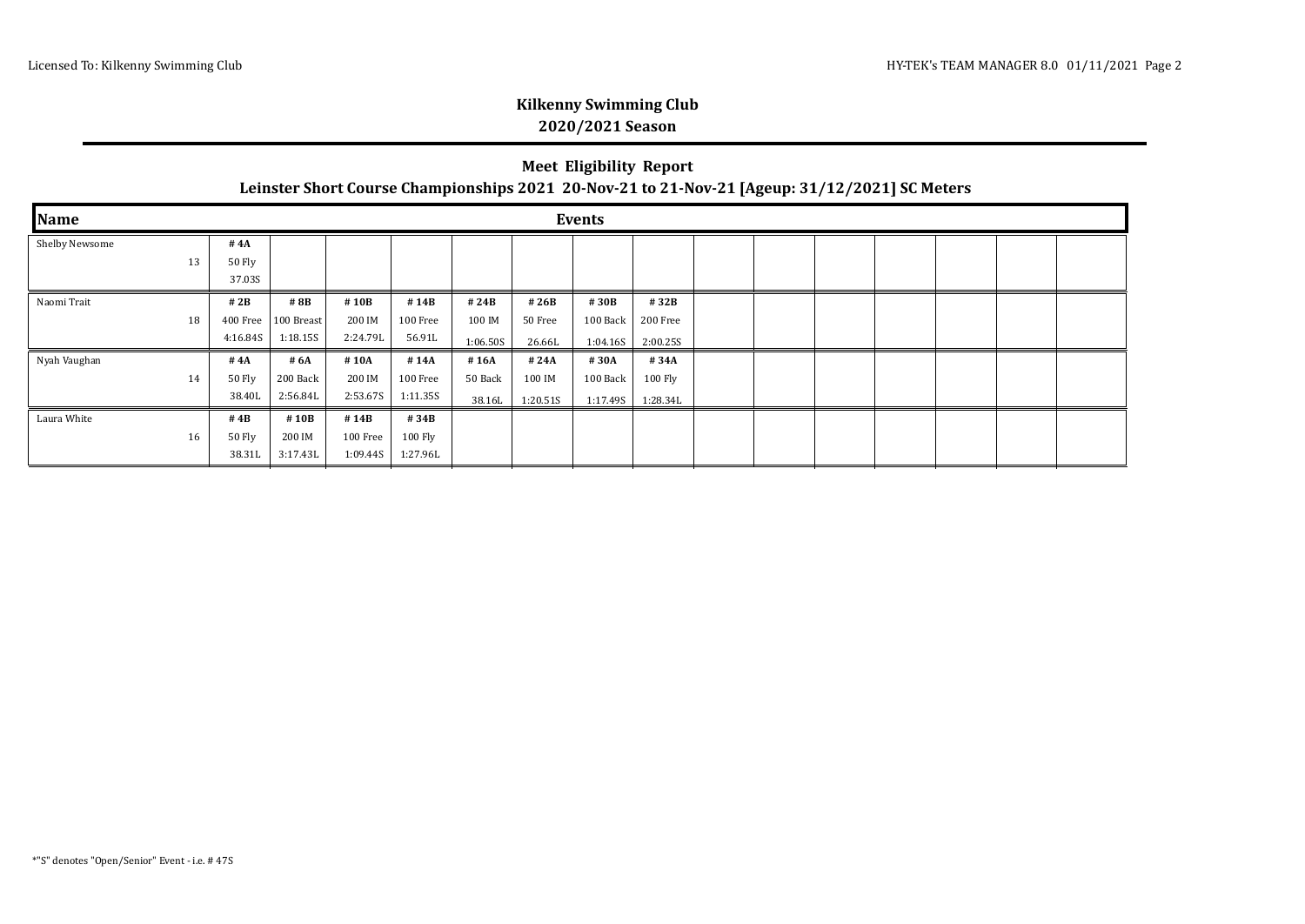### **Meet Eligibility Report Leinster Short Course Championships 2021 20-Nov-21 to 21-Nov-21 [Ageup: 31/12/2021] SC Meters**

| Name           | <b>Events</b> |          |          |               |           |               |               |            |            |            |          |          |            |          |          |         |
|----------------|---------------|----------|----------|---------------|-----------|---------------|---------------|------------|------------|------------|----------|----------|------------|----------|----------|---------|
| <b>Male</b>    |               |          |          |               |           |               |               |            |            |            |          |          |            |          |          |         |
| Marcas Bowen   |               | # 3A     | # 5A     | #7A           | # 9A      | #11A          | #17A          | #27A       | #29A       | #31A       | #35A     | #37A     |            |          |          |         |
|                | 15            | 100 IM   | 50 Free  | 200 Breast    | 100 Back  | 200 Free      | 400 IM        | 200 Back   | 100 Breast | 200 IM     | 100 Free | 50 Back  |            |          |          |         |
|                |               | 1:19.31S | 28.62S   | 3:08.47L      | 1:14.91S  | 2:31.55L      | 5:39.75S      | 2:34.19S   | 1:25.01S   | 2:48.26L   | 1:02.87S | 35.04S   |            |          |          |         |
| Aidan Cook     |               | #3B      | # 5B     | #9B           | #11B      | #13B          | #15B          | #23B       | #27B       | #29B       | #31B     | #35B     | #37B       |          |          |         |
|                | 17            | 100 IM   | 50 Free  | 100 Back      | 200 Free  | 100 Fly       | 50 Breast     | 400 Free   | 200 Back   | 100 Breast | 200 IM   | 100 Free | 50 Back    |          |          |         |
|                |               | 1:04.84S | 25.45L   | 1:00.71S      | 2:00.68L  | 1:04.04L      | 36.67S        | 4:11.82S   | 2:15.86S   | 1:18.595   | 2:22.70S | 52.37S   | 28.58S     |          |          |         |
| Paddy Cuddihy  |               | # 5A     | # 9A     | #11A          | #15A      | # 23A         | #25A          | #27A       | #29A       | #31A       | #35A     | #37A     |            |          |          |         |
|                | 13            | 50 Free  | 100 Back | 200 Free      | 50 Breast | 400 Free      | 50 Fly        | 200 Back   | 100 Breast | 200 IM     | 100 Free | 50 Back  |            |          |          |         |
|                |               | 30.80L   | 1:18.69L | 2:17.28S      | 42.11L    | 4:41.75S      | 40.10L        | 2:32.715   | 1:27.58S   | 2:56.99L   | 1:01.56S | 35.52L   |            |          |          |         |
| Fionn Drago    |               | #3A      | # 9A     | #35A          |           |               |               |            |            |            |          |          |            |          |          |         |
|                | 15            | 100 IM   | 100 Back | 100 Free      |           |               |               |            |            |            |          |          |            |          |          |         |
|                |               | 1:19.28S | 1:19.08S | 1:08.06L      |           |               |               |            |            |            |          |          |            |          |          |         |
| Douglas Duffy  |               | #9A      |          |               |           |               |               |            |            |            |          |          |            |          |          |         |
|                | 13            | 100 Back |          |               |           |               |               |            |            |            |          |          |            |          |          |         |
|                |               | 1:17.20S |          |               |           |               |               |            |            |            |          |          |            |          |          |         |
| Robert English |               | #11B     | #23B     | #25B          | #27B      | #29B          | #35B          | #37B       |            |            |          |          |            |          |          |         |
|                | 19            | 200 Free | 400 Free | <b>50 Fly</b> | 200 Back  | 100 Breast    | 100 Free      | 50 Back    |            |            |          |          |            |          |          |         |
|                |               | 3:17.55L | 7:07.00L | 43.10L        | 3:31.87L  | 2:13.13L      | 1:26.13L      | 43.72L     |            |            |          |          |            |          |          |         |
| Arthur Johnson |               | # 5A     | #9A      | #11A          | #37A      |               |               |            |            |            |          |          |            |          |          |         |
|                | 15            | 50 Free  | 100 Back | 200 Free      | 50 Back   |               |               |            |            |            |          |          |            |          |          |         |
|                |               | 29.40S   | 1:13.37S | 2:20.66S      | 37.05L    |               |               |            |            |            |          |          |            |          |          |         |
| Conor Johnson  |               | #3B      | # 5B     | #11B          | #13B      | #25B          | #31B          | #33B       | #35B       | #37B       |          |          |            |          |          |         |
|                | 17            | 100 IM   | 50 Free  | 200 Free      | 100 Fly   | <b>50 Fly</b> | 200 IM        | 200 Fly    | 100 Free   | 50 Back    |          |          |            |          |          |         |
|                |               | 1:02.63S | 25.14S   | 2:05.63L      | 1:00.10L  | 26.89L        | 2:24.65L      | 2:13.56L   | 53.72S     | 28.79S     |          |          |            |          |          |         |
| Ethan Kenny    |               | #3A      | # 5A     | #7A           | #9A       | #11A          | #13A          | #15A       | #20A       | #23A       | #25A     | #27A     | #29A       | #31A     | #35A     | #37A    |
|                | 16            | 100 IM   | 50 Free  | 200 Breast    | 100 Back  | 200 Free      | 100 Fly       | 50 Breast  | 800 Free   | 400 Free   | 50 Fly   | 200 Back | 100 Breast | 200 IM   | 100 Free | 50 Back |
|                |               | 1:07.63S | 26.81S   | 2:55.59L      | 1:13.39S  | 2:19.21L      | 1:14.72S      | 33.54S     | 10:08.545  | 4:55.40S   | 32.87S   | 2:38.68S | 1:13.92S   | 2:36.51S | 59.11S   | 33.71S  |
| James Larkin   |               | #3A      | # 5A     | #9A           | #11A      | #13A          | #25A          | #29A       | #31A       | #33A       | #35A     |          |            |          |          |         |
|                | 16            | 100 IM   | 50 Free  | 100 Back      | 200 Free  | 100 Fly       | <b>50 Fly</b> | 100 Breast | 200 IM     | 200 Fly    | 100 Free |          |            |          |          |         |
|                |               | 1:11.60S | 28.65L   | 1:14.20L      | 2:12.37L  | 1:06.29L      | 30.71L        | 1:24.70L   | 2:33.76L   | 2:24.84L   | 1:00.93L |          |            |          |          |         |

\*"S" denotes "Open/Senior" Event - i.e. # 47S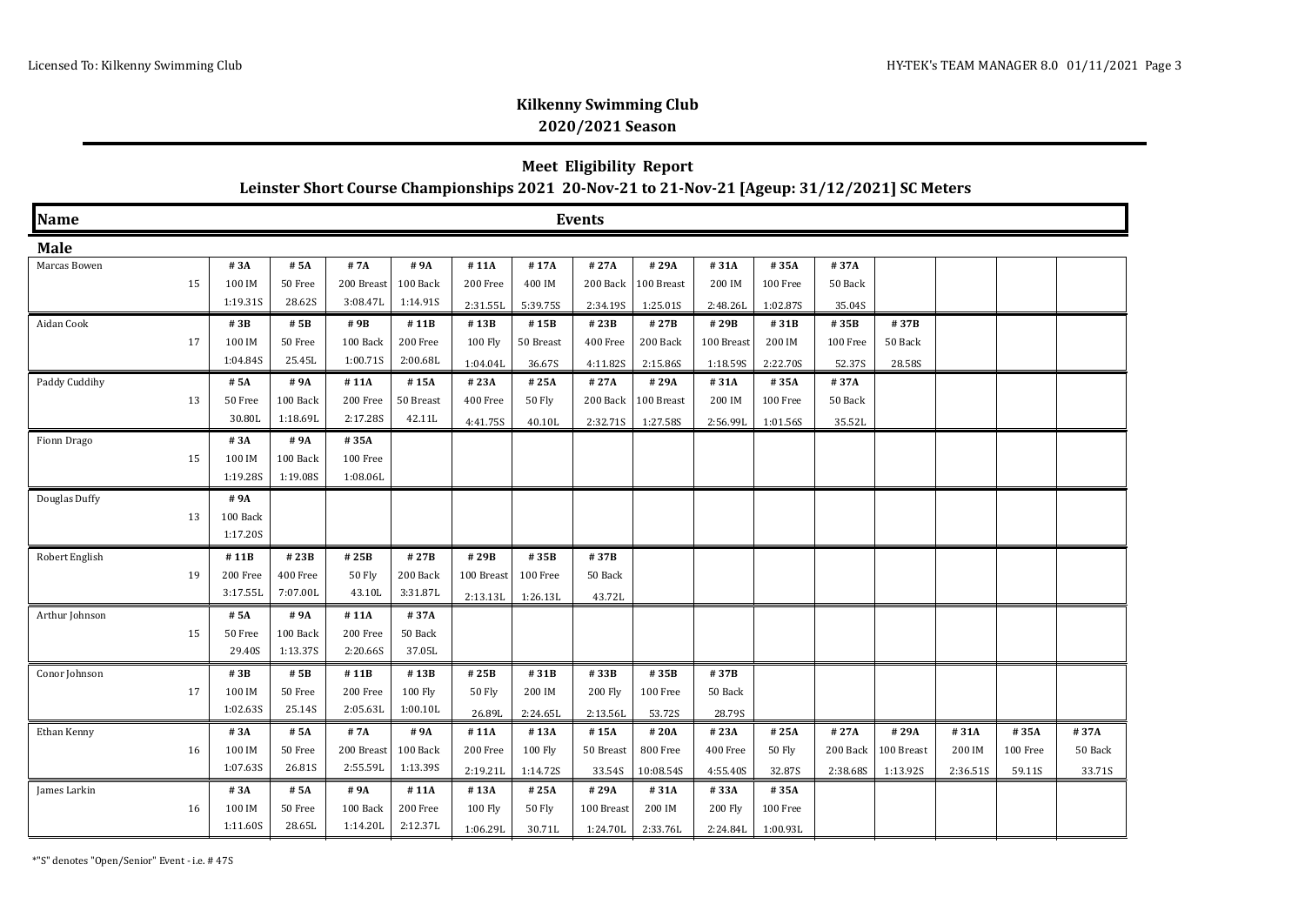| <b>Meet Eligibility Report</b>                                                                |
|-----------------------------------------------------------------------------------------------|
| Leinster Short Course Championships 2021 20-Nov-21 to 21-Nov-21 [Ageup: 31/12/2021] SC Meters |

| Name                     |    |                               |                                |                              |                                 |                                      |                                | <b>Events</b>                  |                                |                             |                            |  |  |  |
|--------------------------|----|-------------------------------|--------------------------------|------------------------------|---------------------------------|--------------------------------------|--------------------------------|--------------------------------|--------------------------------|-----------------------------|----------------------------|--|--|--|
| Oisin Marry              | 15 | #3A<br>100 IM<br>1:15.25S     | # 5A<br>50 Free<br>31.10L      |                              |                                 |                                      |                                |                                |                                |                             |                            |  |  |  |
| Brogan Mc Aviney         | 18 | # 5B<br>50 Free<br>24.97L     | #11B<br>200 Free<br>1:59.77L   | #13B<br>100 Fly<br>57.98L    | #23B<br>400 Free<br>4:19.23S    | #25B<br>50 Fly<br>27.11L             | #27B<br>200 Back<br>2:20.00S   | #29B<br>100 Breast<br>1:18.74S | #31B<br>200 IM<br>2:26.05L     | #33B<br>200 Fly<br>2:13.57L | #35B<br>100 Free<br>54.43L |  |  |  |
| Matthew Mc Aviney        | 15 | # 5A<br>50 Free<br>28.90S     | #9A<br>100 Back<br>1:23.77L    | #11A<br>200 Free<br>2:19.59S | #13A<br>100 Fly<br>1:08.67S     | #35A<br>$100\ \rm{Free}$<br>1:01.635 |                                |                                |                                |                             |                            |  |  |  |
| James Mc Donald          | 17 | #9B<br>100 Back<br>1:07.49S   | #11B<br>200 Free<br>2:10.00S   | #13B<br>100 Fly<br>1:12.98S  | #20B<br>800 Free<br>9:47.72L    | #23B<br>400 Free<br>4:35.53S         | #27B<br>200 Back<br>2:29.77L   | #37B<br>50 Back<br>33.96L      | #42B<br>1500 Free<br>18:45.44L |                             |                            |  |  |  |
| Alex Mc Lelland-Maher    | 19 | #3B<br>100 IM<br>1:01.40S     | # 7B<br>200 Breast<br>2:24.06S | #13B<br>100 Fly<br>56.64S    | #15B<br>50 Breast<br>29.79S     | #25B<br>50 Fly<br>25.61S             | #29B<br>100 Breast<br>1:04.98S | #33B<br>200 Fly<br>2:06.18S    | #37B<br>50 Back<br>28.09S      |                             |                            |  |  |  |
| Sean Morrow              | 15 | #13A<br>100 Fly<br>1:26.09L   | #29A<br>100 Breast<br>1:31.72L |                              |                                 |                                      |                                |                                |                                |                             |                            |  |  |  |
| Jack Nolan-Whitney       | 20 | # 5B<br>50 Free<br>26.09S     | #11B<br>200 Free<br>1:58.67S   | #13B<br>100 Fly<br>56.92S    | #25B<br><b>50 Fly</b><br>26.08S | #33B<br>200 Fly<br>2:05.96S          | #35B<br>100 Free<br>55.36S     |                                |                                |                             |                            |  |  |  |
| <b>Brendan Pretorius</b> | 14 | #7A<br>200 Breast<br>3:07.50S | #29A<br>100 Breast<br>1:24.45S |                              |                                 |                                      |                                |                                |                                |                             |                            |  |  |  |
| Daniel Rohan             | 13 | # 5A<br>50 Free<br>33.31L     | #9A<br>100 Back<br>1:23.38L    | #11A<br>200 Free<br>2:41.83L | #37A<br>50 Back<br>40.17L       |                                      |                                |                                |                                |                             |                            |  |  |  |
| Marcus Trait             | 15 | #3A<br>100 IM<br>1:16.67S     | #9A<br>100 Back<br>1:16.70S    | #15A<br>50 Breast<br>42.70L  | #25A<br>50 Fly<br>38.38L        | #29A<br>100 Breast<br>1:24.935       | #35A<br>100 Free<br>1:02.55S   | #37A<br>50 Back<br>35.91L      |                                |                             |                            |  |  |  |